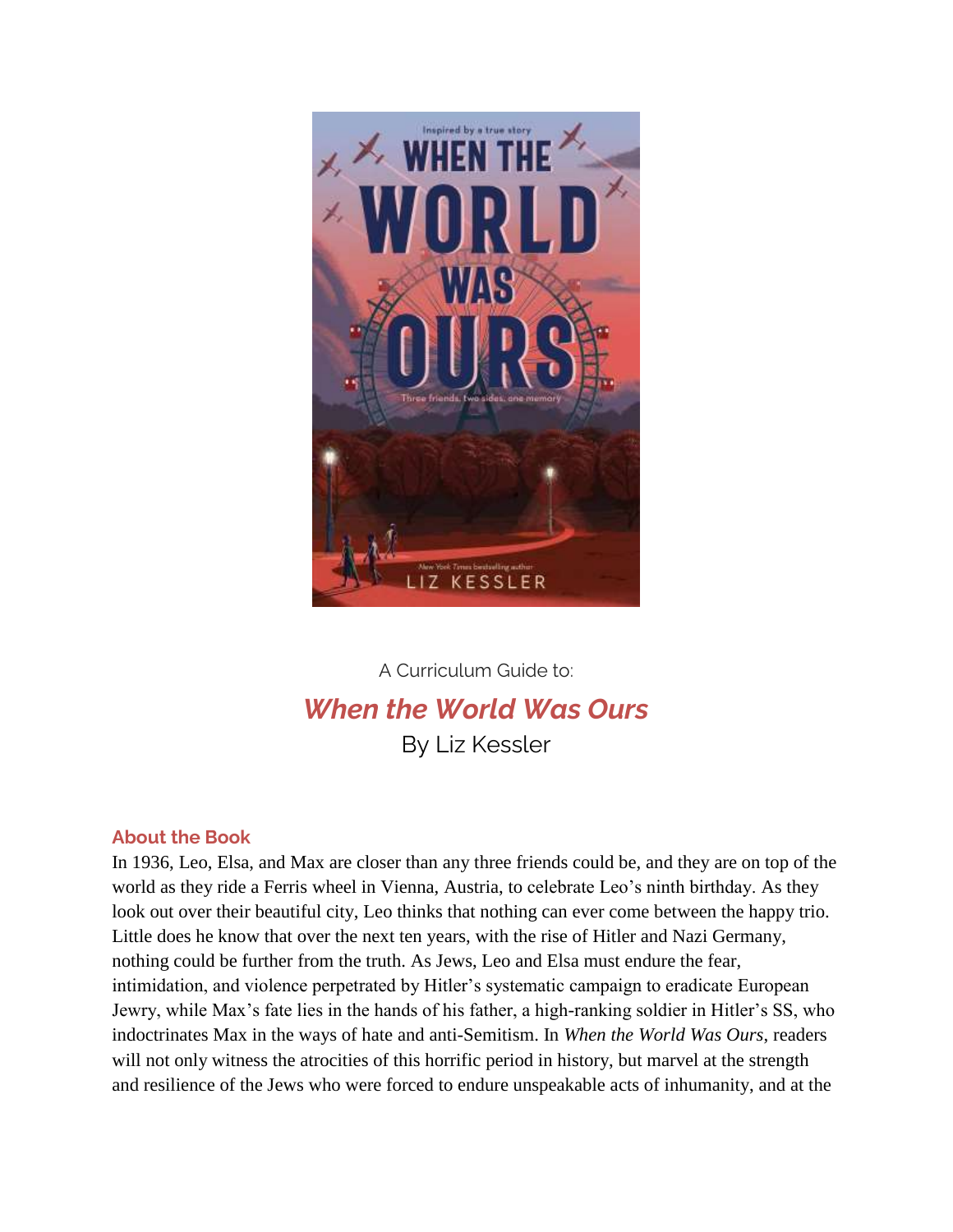bravery and kindness of those who in many different ways stood up against the horrors of the Nazi regime.

## **Discussion Questions**

The questions and activities below particularly address the following English Language Arts Common Core State Standards: (.RL.9-10.1, 2, 3, 4, 5)

1. In chapter one, which is told from Leo's point of view, the joy and innocence of the day is evident. How does Leo reveal his innocence when he thinks, "Nothing would ever come between the three of us"? How does this line foreshadow what's to come? Leo's father, Mr. Grunberg, takes a photograph of the three best friends and later gives each child a copy as a token of the wonderful day they shared together. Discuss the significance of the photograph as it appears throughout the story. How does the photograph's symbolism change for each child?

2. The story is told from the perspectives of the three main characters: Leo, Elsa, and Max. Leo and Elsa are Jewish; Max is not. Why do you think the author chose to tell Leo's and Elsa's stories in the first person, while Max's story is narrated in the third person?

3. When readers meet Max, it's clear that he feels unloved by his father, a man who blames everyone for his troubles, rants and raves, and is obsessed with efficiency and discipline. Max adores Mr. Grunberg, Leo's father: "He loved the way Mr. Grunberg made them all feel included, as though they were all part of the same gang. He couldn't get enough of that feeling." Discuss examples of how Max's need to belong drives his fate. How does the emptiness inside Max make him susceptible to Nazi indoctrination?

4. Anti-Semitism is defined as hostility to or prejudice against Jewish people. Readers first get an inkling of Mr. Fischer's anti-Semitic beliefs in chapter four, when he barely looks at or speaks to Mr. Grunberg. Mr. Fischer complains about Mr. Grunberg, saying, "'He thinks he's such a big shot. With his fine waistcoats and his shop—thinks he's better than the rest of us. They all think that!'" Readers come to learn that he is referring to *all* Jewish people. Discuss Mr. Fischer's use of the pronoun *they*. How is this broad categorization of a group of people dangerous? Later in the book, Mr. Fischer makes his anti-Semitism plain to Max, forbidding him to see Leo and Elsa: "Your friendship with people like them is over."" Beyond the realization that he cannot see his friends again, why do his father's words make Max feel physically ill?

5. Elsa and her family move to Prague, Czechoslovakia, thinking they will be safe from the fear and humiliation they faced in Vienna. Shortly after the family settles into their new home, Elsa's father, Vati, announces to the family that he is joining the army to fight the Nazis. He says, "'What is that safety worth if we don't fight to keep it?"" What do you think of Vati's decision?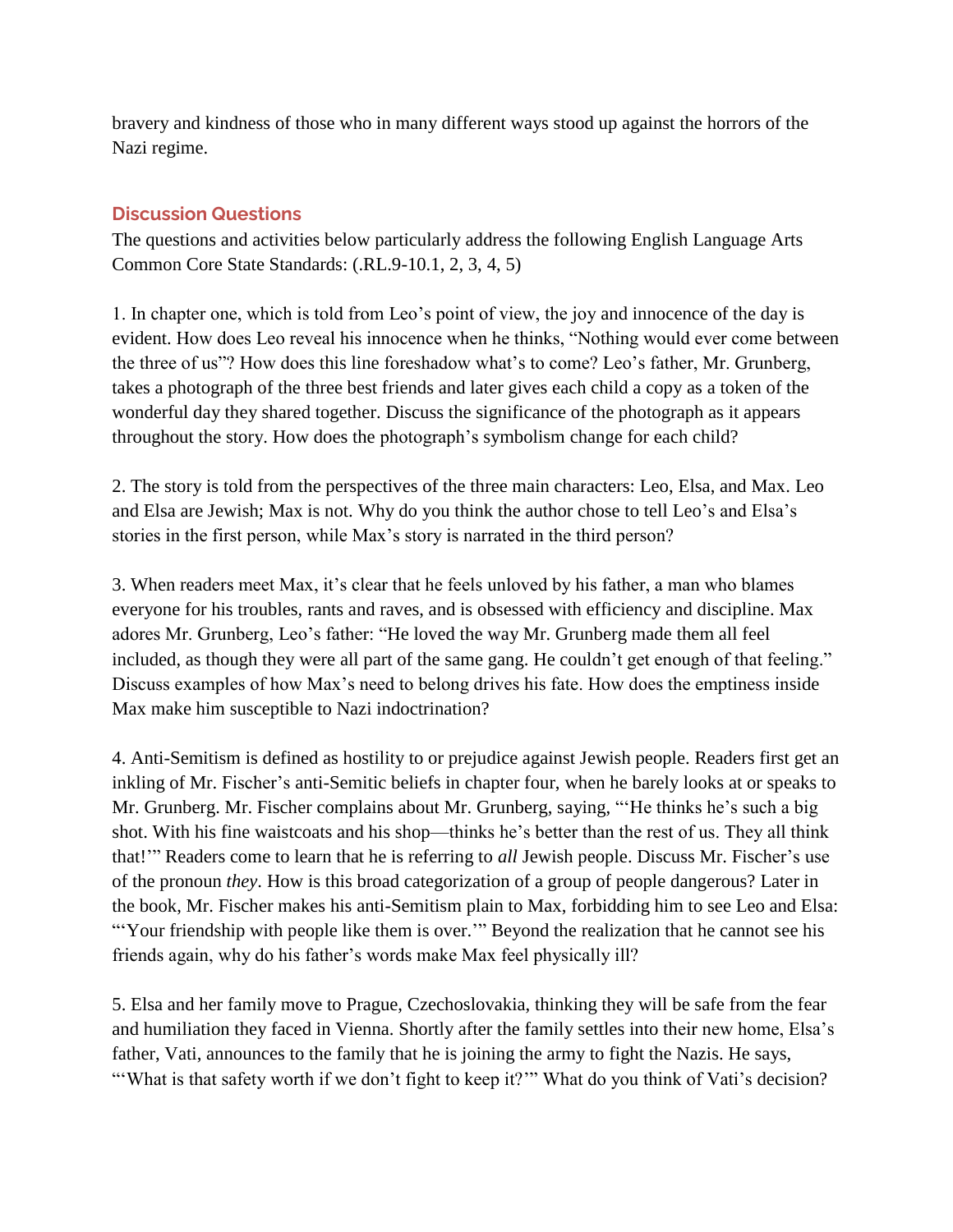Discuss how you do or don't feel safe in the world. If your safety were threatened, do you think you would fight to keep it? How would you decide whether or not to act?

6. Discuss how Leo and the other Jewish children feel being singled out and humiliated by the headmaster at the special assembly. Give other examples of how the Nazi regime used humiliation and shaming to break the spirits of the Jewish people. How did physically separating the children and casting them as outsiders encourage the false narrative that Jews were the "lesser race"? After it's made clear that non-Jewish students are to have absolutely no contact with their Jewish classmates, Max begins to pull away from Leo: "It didn't even feel like a decision that he made. It was pure instinct." What "instinct" could cause Max to abandon his best friend?

7. Throughout the book, Jews are compared to animals. How does this language serve as a stepping stone to greater atrocities? Discuss present day examples of how language fuels extremism against minorities. How can you relate what you witness in the present day to events in *When the World Was Ours*?

8. Discuss the Nazi regime's systematic removal of the rights of Jewish people, citing specific examples from the book. How do the Nazis create a state in which it's a "crime" to be Jewish?

9. Over and over again, readers are witness to the abject cruelty perpetrated by official Nazis as well as ordinary citizens against people of the Jewish faith. Discuss how this extreme hatred grew to rationalize the removal of Jews to ghettos and concentration camps, and ultimately to the systematic murder of six million Jews, nearly two-thirds of the Jewish population of Europe. Consider the book's rare examples of kindness, such as the Stewarts' sponsorship of Leo and his mother in England. How do the Nazis use fear to discourage people who might have wanted to help the Jews?

10. Leo witnesses a horrific scene of cruelty and humiliation: his father, on his hands and knees, being made to scrub a cobblestone street as Mr. Fischer looms over him, screaming hateful orders. How does this image impact Leo? What does it say about the perception and abuse of power? Later, Leo shares, "'People laughed at us every day now. They called us names whenever they saw us.'" What do you think the perpetrators meant to accomplish by constantly humiliating Jews? How does humiliation chip away at one's identity? For those doing the humiliating, how does it chip away at one's humanity? Although no fault of their own, why do Leo, Elsa, and other Jewish characters in the story feel shame as a result of these humiliations?

11. During this period in history, many people chose to ignore what they were witnessing, perhaps out of fear or hatred, or a feeling of helplessness. Max realizes fairly early on that his father hates Jews and is a key player in why he loses his two best friends. It's clear that Max has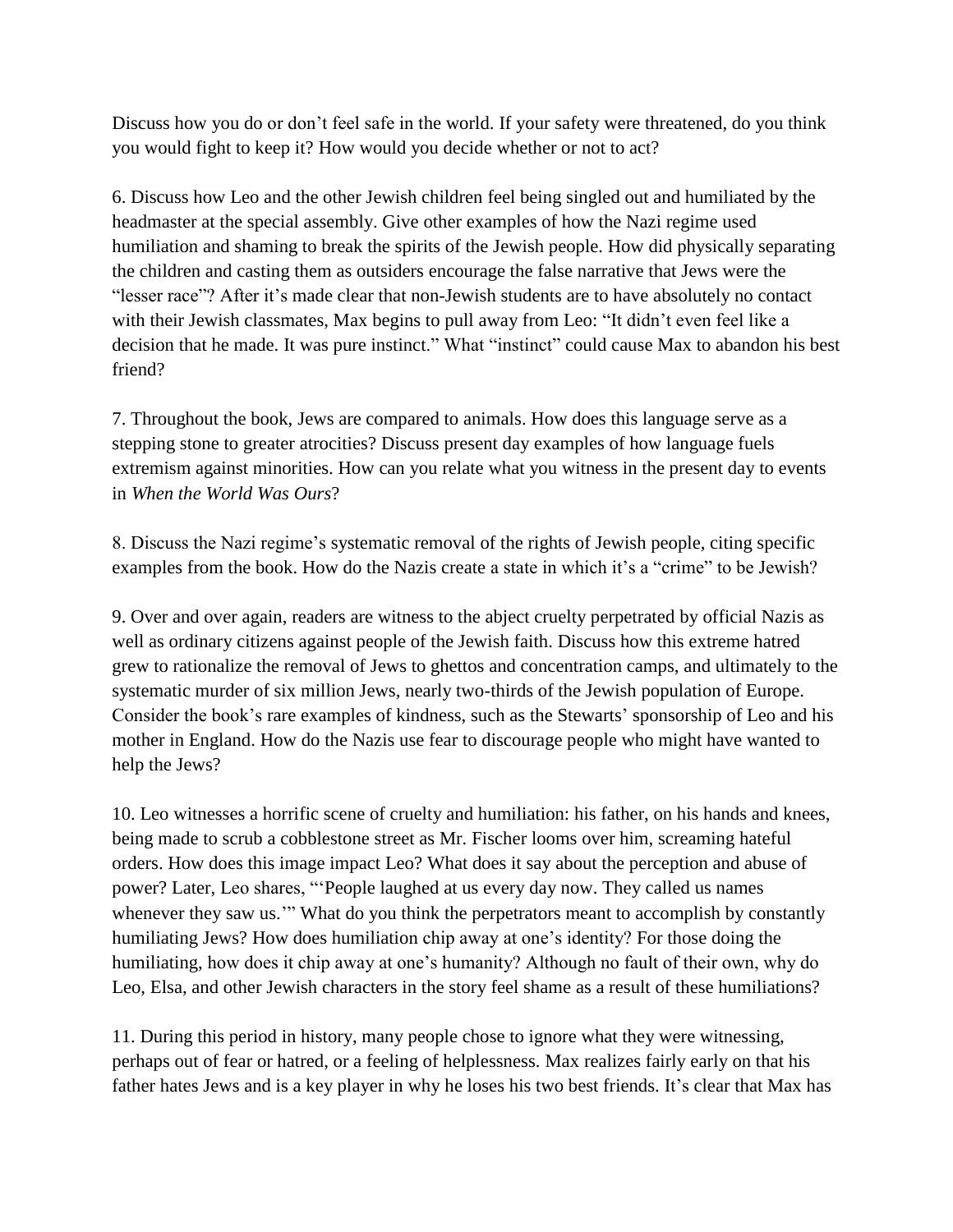moments that pull at his conscience: "And if there were times when teachers said things that made him itch under his skin, he wouldn't show it." Discuss additional scenes in the story where Max's conscience is tested. Why do you think he always chooses to side with the Nazis, even when deep in his heart he knows what he sees and participates in is hateful and evil? Discuss the moments before Max is shot and killed. Do you think Elsa was right, that she had "lost" Max? Do you think he would have murdered Elsa if he hadn't been killed first?

12. Luck comes up throughout the story for each of the three main characters. For Max, he feels lucky that he is part of "the superior race": "When they had lessons about how to be a good Nazi, or why the German race was superior to all others, Max didn't think about the ones who might be left behind. He comforted himself in the knowledge that he was one of the lucky ones." On the cattle car to Auschwitz, Elsa feels a sense of luck as the dead are discarded from the train, thinking that she and her family will have more air to breathe. Discuss how the concept of luck evolves for the three friends, and at what cost.

13. One of the most despicable acts of cruelty practiced by the Nazi regime was the separation of families. Both Leo and Elsa endure the pain of having a family member taken from them, leaving the remaining members to struggle to survive. Discuss the choices that parents had to make during this period, such as sending their children away so that they might live. Discuss specific moments in the story that illustrate the heartache behind choices parents had to make on behalf of their children, many of which could mean the difference between life and death.

14. Reread the pages where Leo and his mother are trying to leave Germany. How are they treated by the guards? What does Leo mean when he mumbles under his breath, "'We're just Jewish . . . don't worry, you won't catch it.'" On one of the cars, Leo and his mother are treated kindly by a Roma couple who say, "'We are your friends.'" How is this simple act of kindness a light in Leo's and his mother's journey to freedom? How did you feel when they finally crossed the border out of Germany?

15. Welded onto the gates at both Dachau and Auschwitz is the sentence "Arbeit Macht Frei," which means: "Work sets you free." Discuss the irony of this phrase, given what these concentration camps were built to do. Discuss Max's reactions to being in this environment. When Mr. Grunberg calls out to Max at Dachau, Max says, "'You've got the wrong person.'" Why does Max react this way? How is Max's reply both correct and incorrect? How has he become a different person from the boy that Mr. Grunberg knew in Vienna?

16. As the story progresses to 1941, Elsa and her mother have been evicted from their apartment and relocated to a tenement building with other Prague Jews. Even though conditions are miserable, Elsa feels that, "Being so close to so many Jewish people is almost fun, in a strange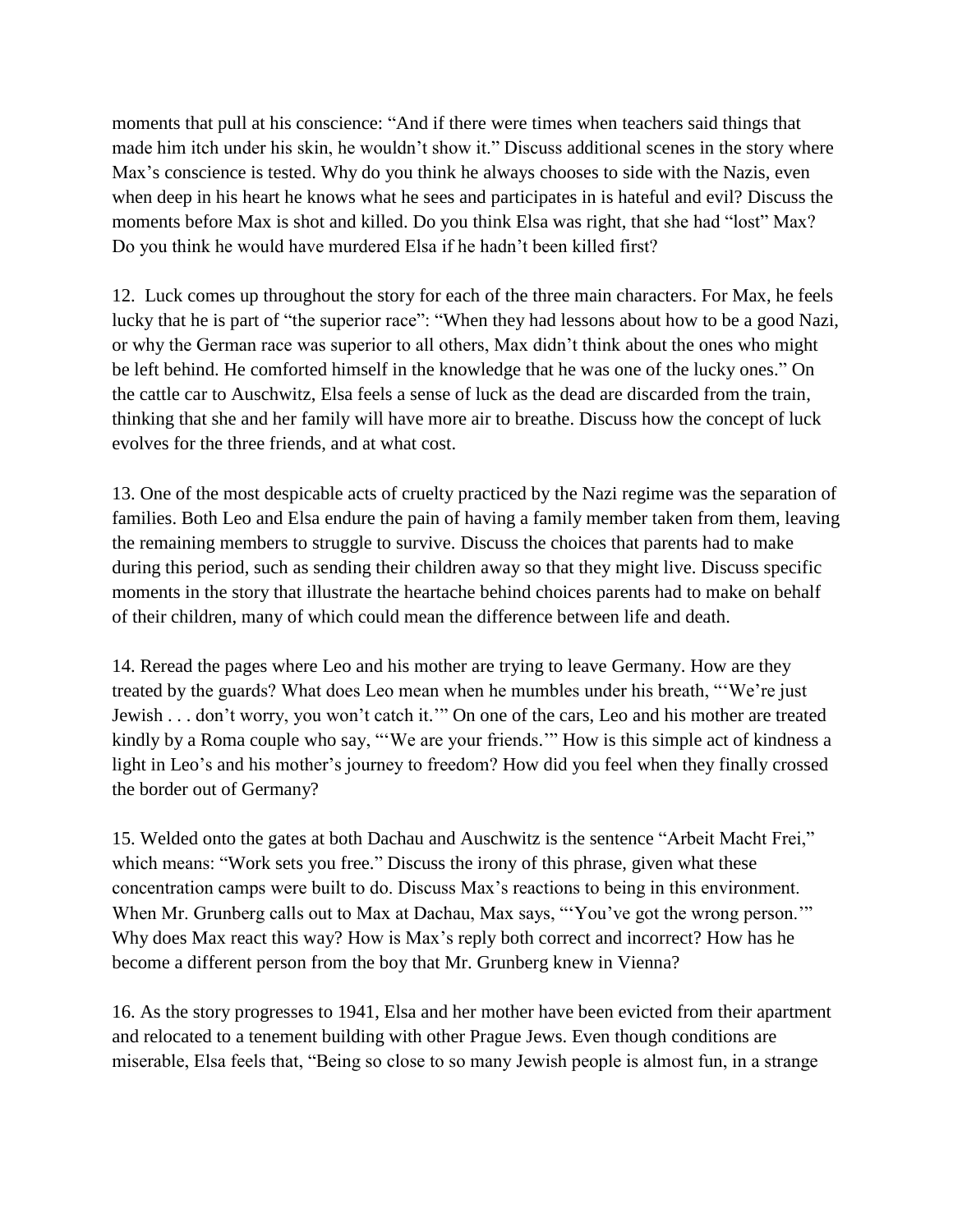sort of way. It's like we're one big family, a community of people all in it together." Compare her feelings to how Max feels about being part of his Hitler Youth group.

17. Discuss examples of the lies and false narratives that the Nazis relied on to achieve their goals. How does Max lie to himself? While the family is being relocated to a place that will prove to be more miserable than anything Elsa could have imagined, the guard says, "'It is a nice place. A new ghetto especially for you lucky Jews. It's called Theresienstadt. You will be happy there. You will like it. We will look after you there.'" Why does Elsa allow the guard's false words to create a "tiny flame of optimism [that] glimmers like a flickering candle in the dark"?

18. As the story progresses to its conclusion, Elsa's situation becomes more and more desperate. Discuss examples of what Elsa, her family, and the other characters in the story have to endure just to survive. Elsa and her mother witness a woman scraping the last crumbs "with spoons to find one more mouthful." Her mother nudges her and directs her to stop staring at the woman, saying, "'Only by turning away can you give them back the dignity they have forgotten they possess.'" Explain what Mutti means by this statement.

19. On the train ride to Auschwitz, Elsa, her family, and hundreds of others are packed into cattle cars with very little oxygen. Many do not survive the journey. The train makes stops along the way to discard the dead. After the first stop, people in the car begin to recite *Kaddish*, the Jewish prayer of mourning. How is this act one of defiance, strength, and faith? How do these people demonstrate their solidarity in their Jewish identity? At Auschwitz, Elsa is forced to sleep on a narrow bunk with other people, so crowded that they have to move in unison during the night. Often Elsa will quietly reach across her body to touch her sleeve. Why does this small gesture calm Elsa, and what does it symbolize?

20. Discuss the final moments of Elsa's and Max's lives. Why does Elsa think showing Max the photograph might change him or the situation? At seeing Elsa, Max finally feels the pain of the truth: the loss of his best friends, his home, his city, and himself. Discuss Max's realization: "It wasn't work that set you free. It was love." Rephrase this thought in your own words. Why does "the gentleness in his hands" as Mr. Grunberg lifts Elsa's and Max's bodies from the mud feel like "an act of rebellion in itself"?

## **Extension Activities**

1. **A Picture Paints a Thousand Words**. In chapter one, Mr. Grunberg takes a photograph of Leo, Elsa, and Max on the Ferris wheel in Vienna. It's a picture of youth, innocence, and the joy of life and time spent with cherished friends. Reread the first three chapters of *When the World Was Ours*, which describe this scene from the points of view of the three children. Imagine the photograph and re-create it in pencil. Below the picture, write ten words that capture the spirit of these children before their lives would be turned upside down.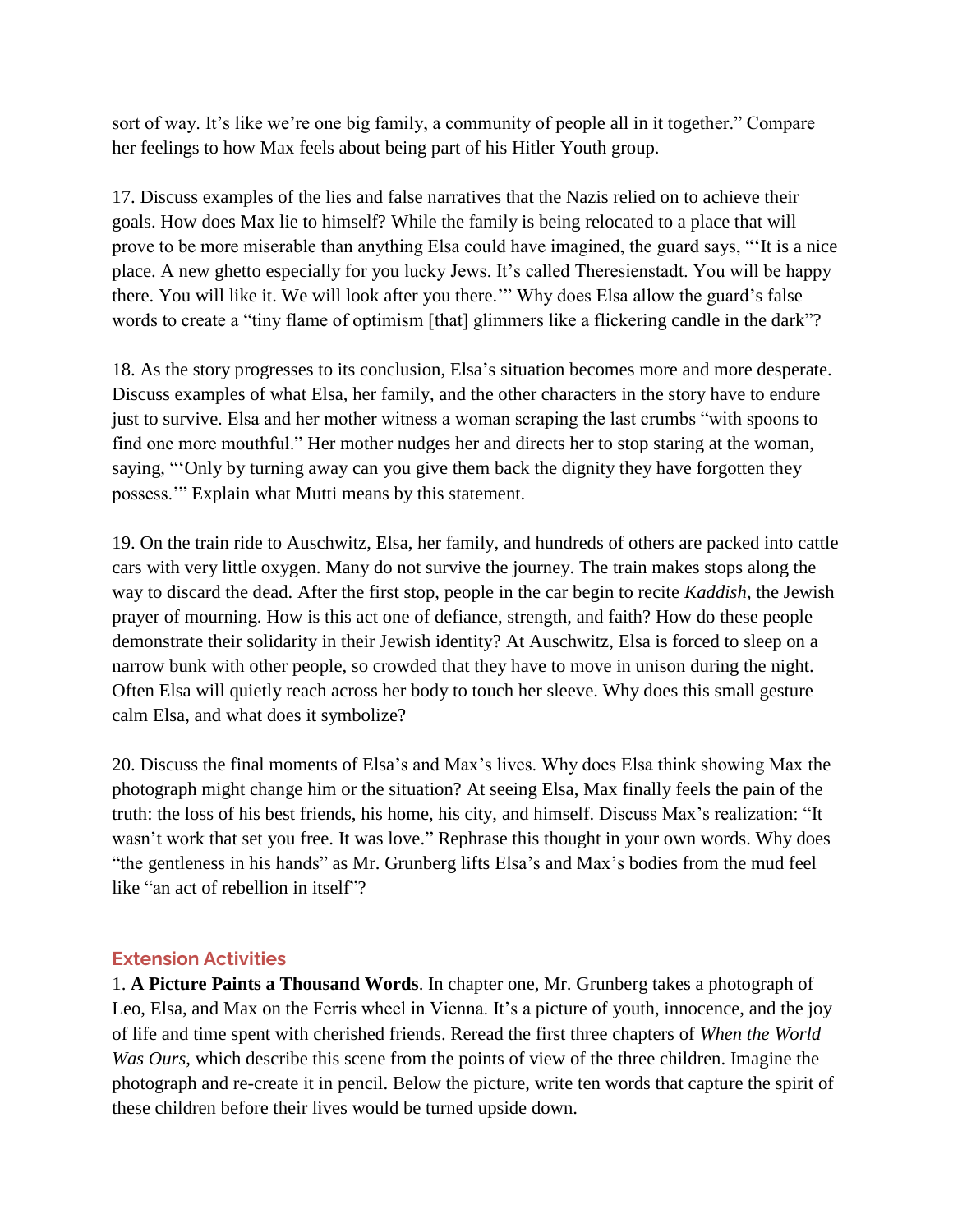2. **How Could This Happen?** Hitler's rise to power and the horrific events of what is now called the Holocaust did not happen overnight. Many events and situations that took place over the twelve years that Hitler led Germany are referred to and described in *When the World Was Ours*, such as the Anschluss, the Kindertransport, the Judenrat, Kristallnacht or the Night of Broken Glass, the Theresienstadt Ghetto, and the Dachau and Auschwitz concentration camps. Discuss what you've learned about the history of Nazi Germany with your classmates. What do you think were the most influential or telling moments leading to the extremity of this regime? What were the warning signs? Then, in small groups, research one of the above topics described in the book. Present your findings to the class as a PowerPoint or Google Slides presentation.

3. **The List.** The Nazis systematically removed the rights of Jews so they could intimidate, humiliate, and ultimately exert total control over their lives. Jews also had to abide by a continuously growing list of restrictive laws. Readers see Leo's list of things he is no longer allowed to do. Reread this list and discuss what it must have been like for children like Leo to endure such restrictions on daily life. Next, create a list of things that you would miss if you were suddenly told you could no longer participate in them. Share and discuss your list with a partner or small group.

4. **Pack a Bag.** Over the course of the story, the three children need to move from place to place. When Elsa and her family leave Vienna for Prague, she fusses over what to pack in her suitcase. As the story progresses, the contents of her bag that she takes to the tenement, the ghetto, and ultimately Auschwitz dramatically change. What do you think these objects represented for Elsa? Think about an important object that you own. Is it one of monetary or sentimental value? How would you feel if you had to part with it? Write an essay about what you most value and why you think it means so much to you, and how that might change or evolve in certain situations.

5. **Never Again?** In the book's final chapter, a teacher visits a ninety-one-year-old Leo, asking him to share his story with her students. She relates her concern about the rise of Fascism in Europe, and believes that Leo's story is valuable and should be told to young people. The teacher in the story is correct: a disturbing rise in Fascism, nationalism, and extremism has been taking root all over Europe and the world. For example, on August 11, 2017, neo-Nazis and white nationalists marched in Charlottesville, Virginia, carrying torches and chanting, "Jews will not replace us." On July 3, 2020, the *New York Times* ran an article titled: "As Neo-Nazis Seed Military Ranks, Germany Confronts 'an Enemy Within.'" Research events and movements that have taken place over the last five years that target Jews and other minorities. Participate in a class discussion drawing connections between language, justifications, and hate strategies that appear in *When the World Was Ours* to similar things happening in the world today.

*This guide was created by Colleen Carroll, reading teacher, literacy specialist, curriculum writer, and children's book author. Learn more about Colleen at [www.colleencarroll.us.](http://www.colleencarroll.us/)*